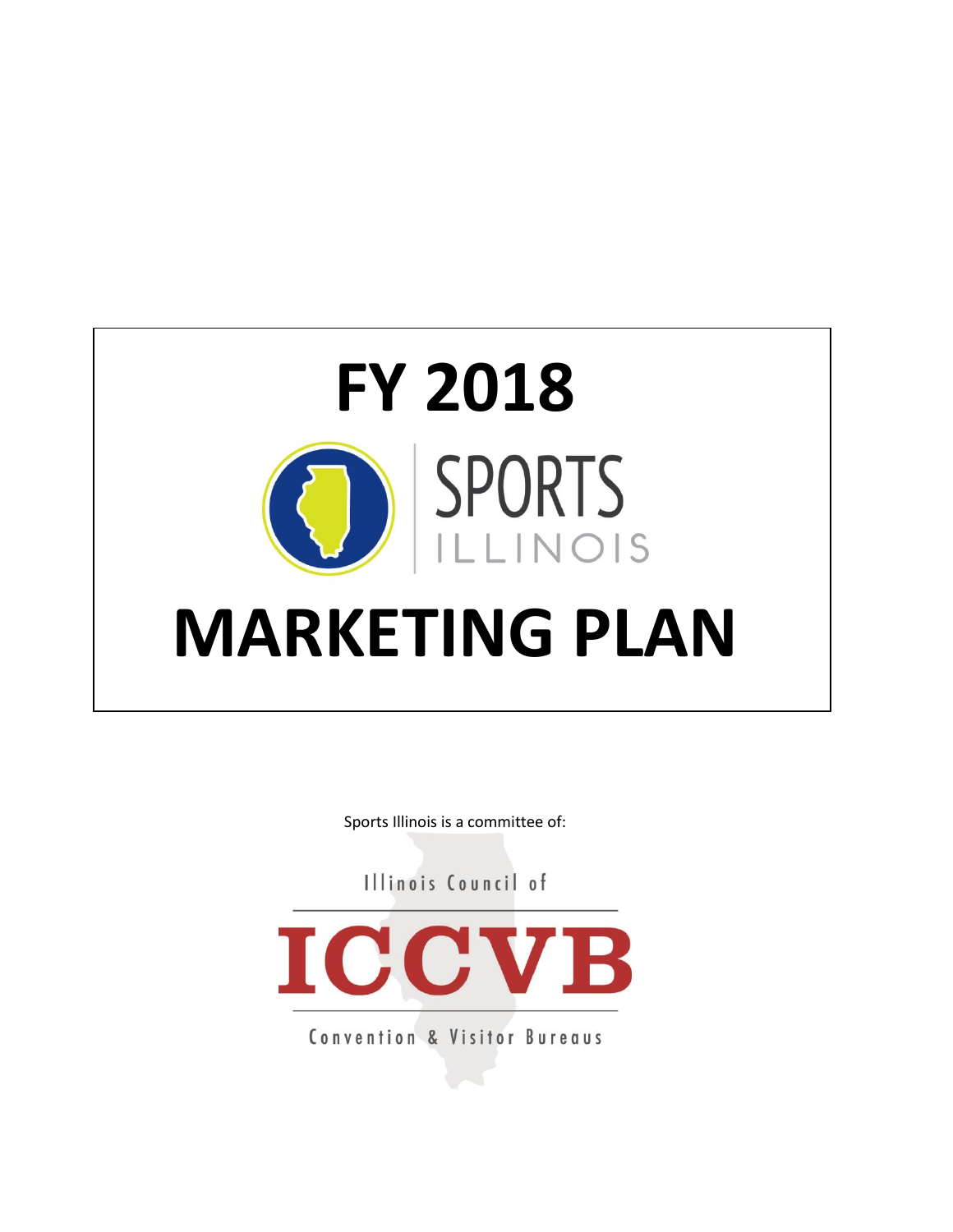# **TABLE OF CONTENTS**

- **I. Mission Statement**
- **II. Overview**
- **III. Positioning**
- **IV. Committee Goals**
- **V. Objectives**
- **VI. Target Audiences**
- **VII. Strategies**
- **VIII. Expected results/benefits**
- **IX. Evaluators**
- **X. Committee Structure**
- **XI. Proposed Budget**

**Alternate Proposed Budget**

**Addendum: SUMMARY OF SPORTS ILLINOIS TRADESHOWS FOR FY'18**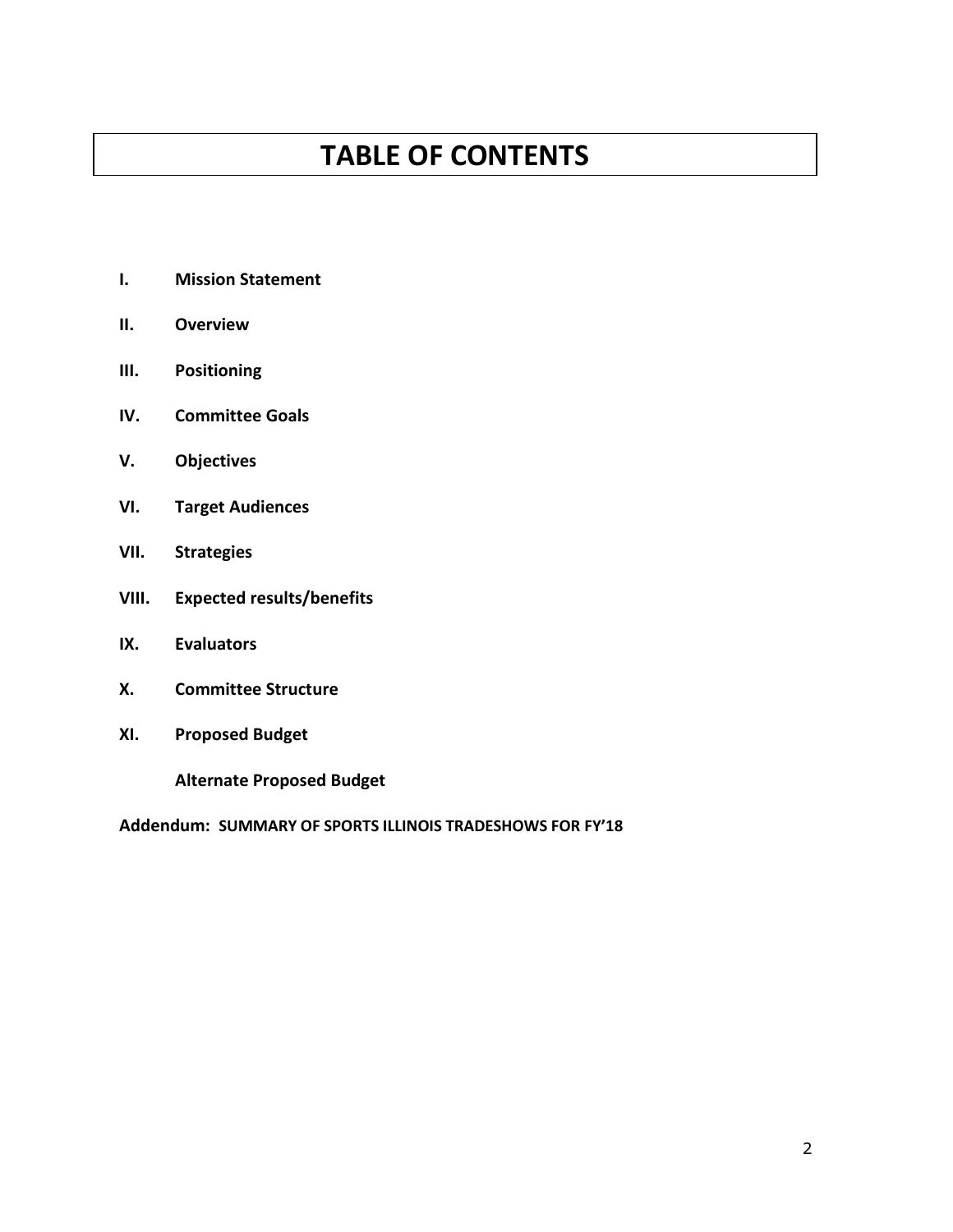#### **I. MISSION STATEMENT**

Sports Illinois is a niche committee of the Illinois Council of Convention & Visitor Bureaus and works closely with the Illinois Office of Tourism, focusing on promoting overnight sports events through direct marketing, education programs and networking activities, therefore creating a significant economic impact and enhancing opportunities for all in sports.

## **II. OVERVIEW**

Illinois contains a multitude of diverse, quality and affordable facilities for sporting events. Illinois also has a huge base of participants in a variety of sports that will provide an increase in the numbers of participants to these tournaments. In addition, Illinois has a large group of sports organizations and volunteers available to help staff these events. Finally, Illinois has numerous quality and affordable hotels available to house competitors and their families that attend these tournaments.

## **III. POSITIONING**

Sports Illinois, with participation from around the state, will be able to increase Illinois' marketing efforts and presence at key trade shows and conferences. We want to convey to national governing bodies and tournament directors that Illinois is a top-notch destination, centrally located, and easily accessible by plane or car. Sports Illinois can help facilitate the message of what Illinois has to offer through its website, [www.sportsillinois.com.](http://www.sportsillinois.com/) Additional marketing and branding is done through the Sports Illinois Huddle, a conference created for rights holders by Sports Illinois, and the Sports Illinois Playbook, a booklet designed to market the entire state. Sports Illinois' presence will be increased with the help of the Department of Commerce and Economic Opportunity and the Illinois Office of Tourism's Advertising & Public Relations firms.

#### **IV. COMMITTEE GOALS**

- 1. Attract or retain state, regional and national events that increase travel and overnight stays in the State of Illinois, create quality, innovative, strategically driven direct sales and promotions campaigns, provide educational opportunities for its members and partners and operate an effective networking and communication plan.
- 2. Continue creating successful partnerships between the Illinois Convention & Visitor Bureaus Industry Associations, the Illinois Office of Tourism and Sports IL members.
- 3. Increase sports business and brand awareness throughout the state of Illinois.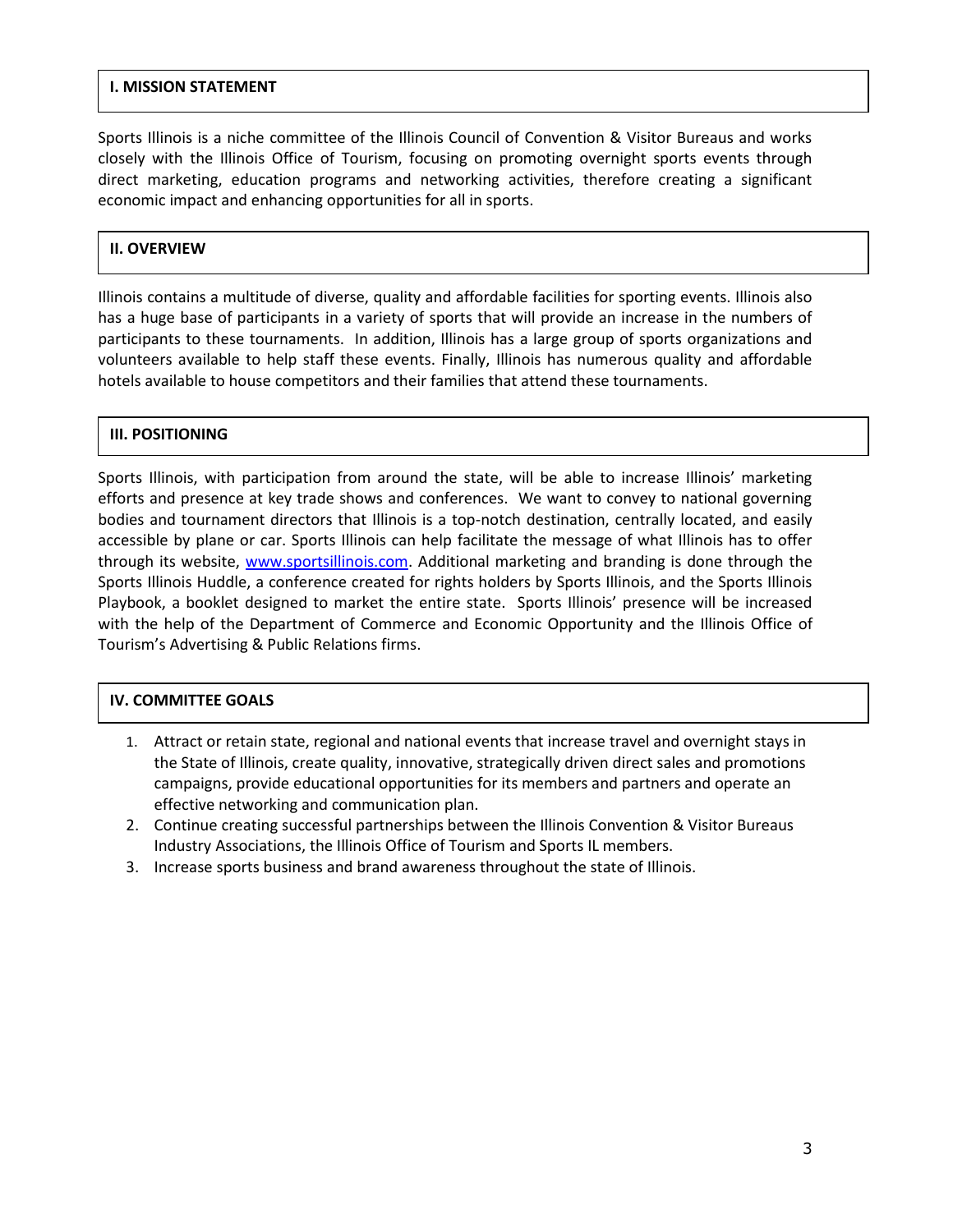#### **V. OBJECTIVES**

- A. Increase economic impact to the State of Illinois through Sports Marketing by 5%
	- a. Tradeshows
		- i. Maintain and increase presence & participation
	- b. Promotion
		- i. Work with State to develop effective marketing campaigns to reach target markets
	- c. Communication
		- i. Provide avenues of communication through meetings, e-mail and planned events
	- d. Education/Awareness
		- i. Provide education opportunities for participants of Sports Illinois through:
			- 1. Combined ICCVB Meetings
			- 2. Sports Orientation presentations
			- 3. Sports Illinois Huddle
		- ii. Educate the State of Illinois to the benefits of working with Sports Illinois and the local CVB.
	- e. Resources
		- i. Develop a referral system to retain and attract events.
- B. Establish and maintain committee structure

## **VI. TARGET AUDIENCES**

Sports Tournaments and Events Rights Holders and Directors, National Governing Bodies of Sports Events and Tournaments

#### **VII. STRATEGIES TO ACHIEVE GOALS**

#### **A. Create a strong and memorable presence at targeted Sports Tradeshows.**

Tactics:

- 1. E-Mail pre and post mailers (Provided by IOT)
- 2. Signs/banners identifying booth & "theme"
- 3. Usage of booth materials –Guides, profile sheets, flash drives, etc.
- 4. Identical attire (Branded Sports Illinois shirts, logo wear, etc.)
- 5. Illinois booth giveaway(s) in conjunction with booth theme

Attend the following tradeshows with pay-to-play activity

- IOT may or may not be present
- Will attend with or without grant funding: **TEAMS Conference** Oct. 30-Nov. 2, 2017 Orlando, FL **Sports Illinois Huddle** May, 2018 TBD, Illinois **National Association of Sports Commissions** April 23-26, 2018 Minneapolis, MN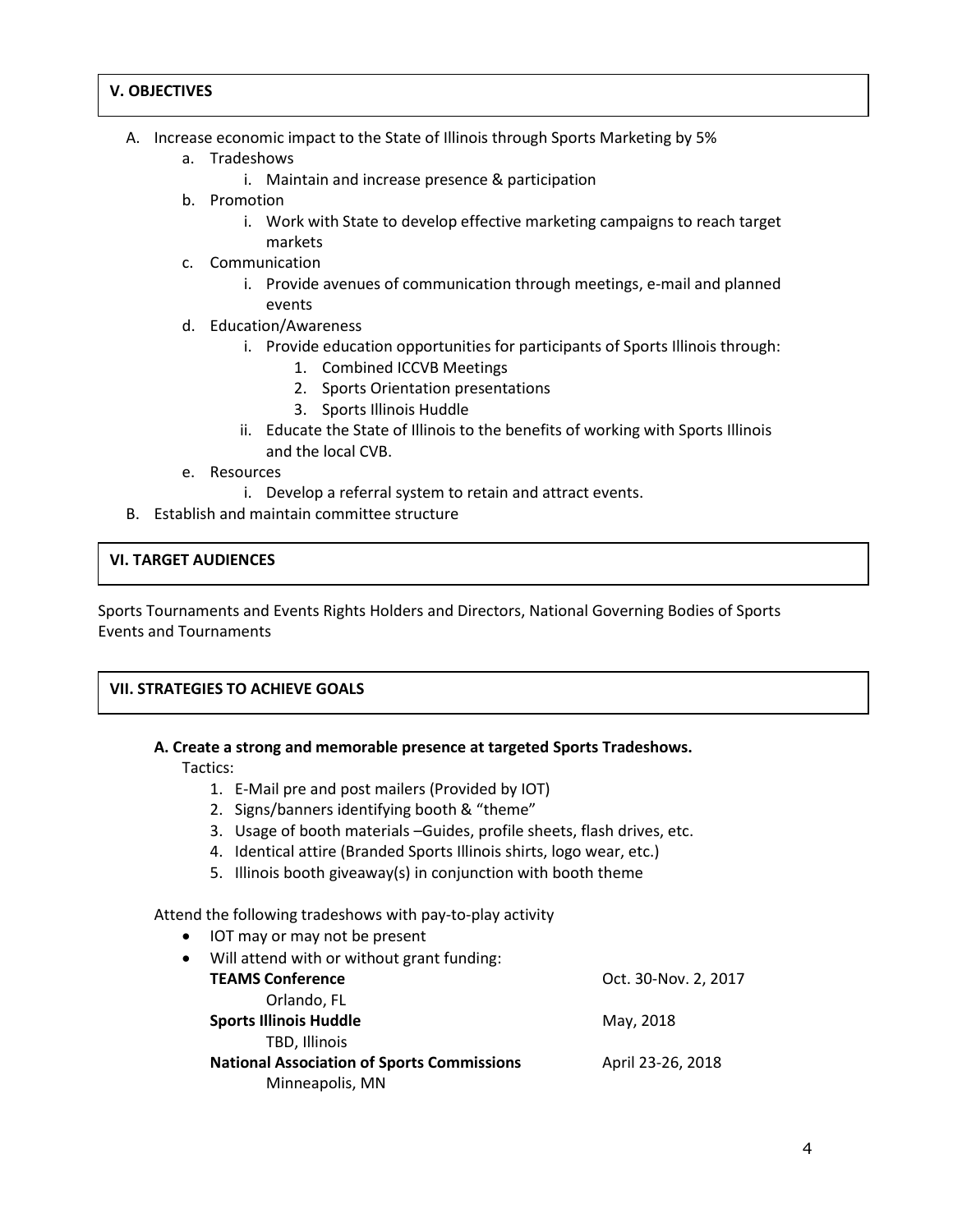#### **B. Aid in Developing an Advertising Plan to increase visibility**

Tactics:

- 1. Provide input for media schedule for FY'18
- 2. Continue strategy of advertising in publications distributed before and/or during Sports Illinois Tradeshows
- 3. Print Advertising/Marketing: Sports Planning Guide, Sports Destination Management, SportsEvents Magazine, and SportsTravel Magazine
- 4. Future Advertising / Marketing *"Wish List"*
- 5. Continue to develop presence on social media

## **C. Partner with Market Illinois to promote the Sports Illinois Huddle**

Tactics:

- 1. Market Illinois is offering assistance to write a press release shell and distributing among the Market Illinois members to fill in and use for their area. This press release will give an overview of the Huddle and why it is important to every participating convention and visitors bureau.
- 2. Market Illinois is offering to write an article to spotlight the Sports Illinois Huddle and then distribute to Sports Publications such as: Sports Destination Management, Sports Events and more.
- 3. Market Illinois is offering to work with the executive planning committee on graphic design assistance for Save the Dates, Mailers and any other pre-show collateral materials.
- 4. Market Illinois will designate a member to meet with Sports Illinois's executive team to discuss any other assistance we can provide.

## **VIII. EXPECTED RESULTS**

- 1. Increase the number of sporting events booked in Illinois
- 2. Increase contact generation at Sports Illinois shows
- 3. Increase the number of sports rights holders at Sports Illinois Huddle
- 4. Increase the number of participants for each tradeshow booth
- 5. Increase unique visits and click through's on the Sports Illinois website

## **IX. EVALUATORS**

- 1. Post tradeshow contacts and leads
- 2. Quarterly update of Sports Illinois ROI Tracking
- 3. Quarterly web tracking reports / RFP tracking / Pre-post email tracking
- 4. Track RFP's generated through the Sports Illinois website & tradeshows
- 5. Number of sports bookings via web and tradeshows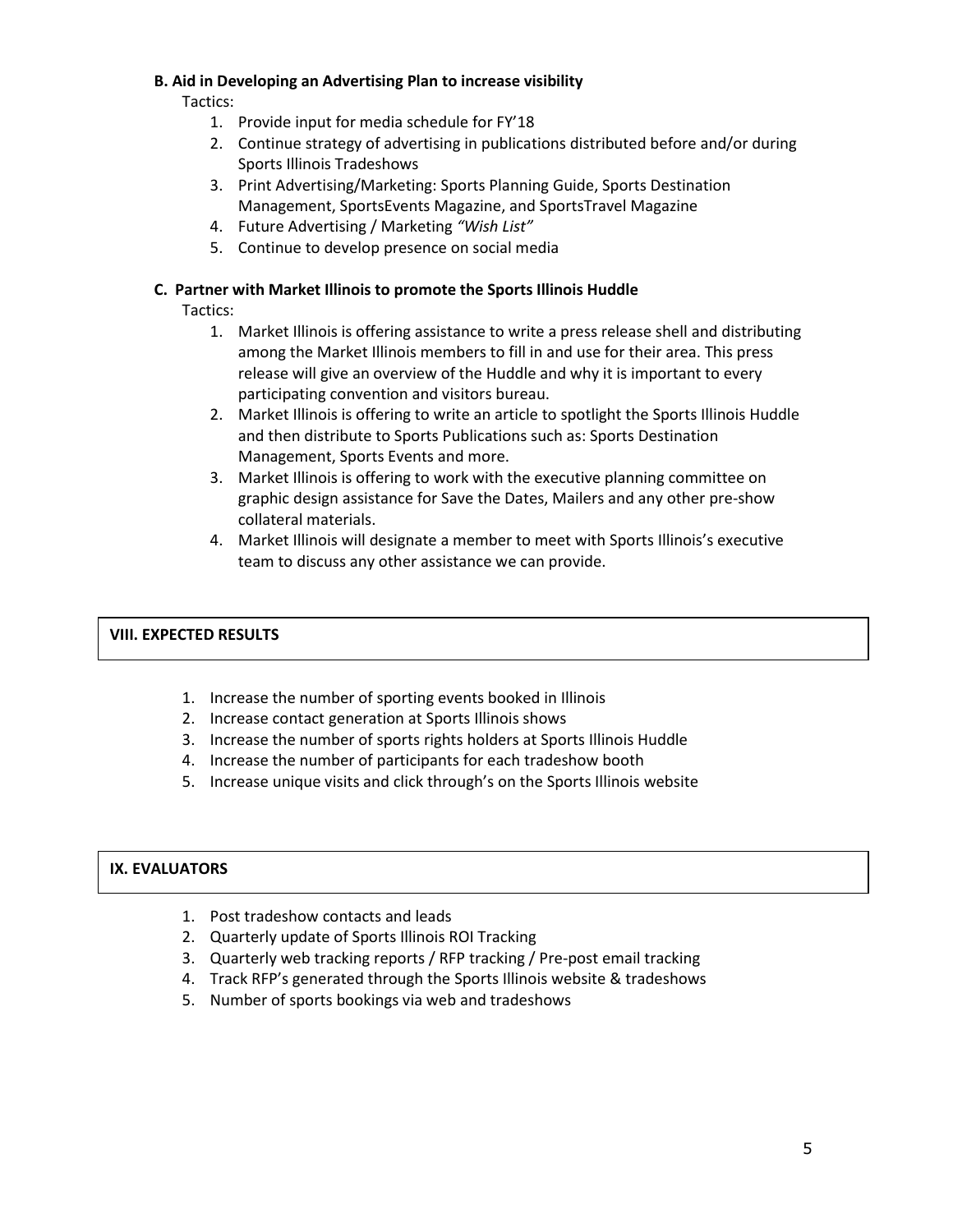#### **X. COMMITTEE STRUCTURE**

#### EXECUTIVE COMMITTEE & RESPONSIBILITIES

#### Chair:

Lindsay Arellano, Rockford Area CVB

- Serves as the Sports Illinois contact
- Assists with marketing plan
- Coordinates budget with liaison
- Conducts all partnerships with IOT/DCEO
- Prepares and is source of input for meeting agendas
- Assists with grant funding as necessary
- Provides monthly chairman report for ICCVB newsletter
- Works with Secretary to distribute ROI tracking form to membership
- Oversees planning for Sports Illinois Huddle

#### ICCVB Liaison:

Jayne DeLuce, Visit Champaign County

▪ Oversight and communication of information between Sports Illinois and ICCVB.

## IOT / DCEO Liaison

Greg Mihalich, Illinois Office of Tourism

- Assists Sports Illinois with DCEO/IOT sponsorship dollars for trade shows
- Serves as point person for Sports Illinois web site
- Advises Sports Illinois on annual marketing plan and future projects
- Serves as point person for future print advertising campaign and disseminate pertinent information affecting the sports industry and Illinois

#### Vice Chair:

Cory Hatfield, Peoria Area CVB

- Supports chairman in following and setting marketing plan
- Coordinates trade show involvement and registration requirements with IOT
- Serves as advisor to chairman in partnerships and strategies
- Leads and measures sub-committees progress
- Oversees planning for NASC trade show and pay to play activities

#### Secretary:

TBD

- Serves as point of contact for all topics and issues for upcoming meetings
- Records chairman's agenda items and formulate agendas
- Records all minutes for official Sports Illinois meetings and conference calls
- Collects sub-committees reports for quarterly meetings
- Helps develop newsletter articles
- Coordinates apparel for Sports Illinois membership
- Oversees planning for TEAMS trade show and pay to play activities
- Updates Sports Illinois Facebook page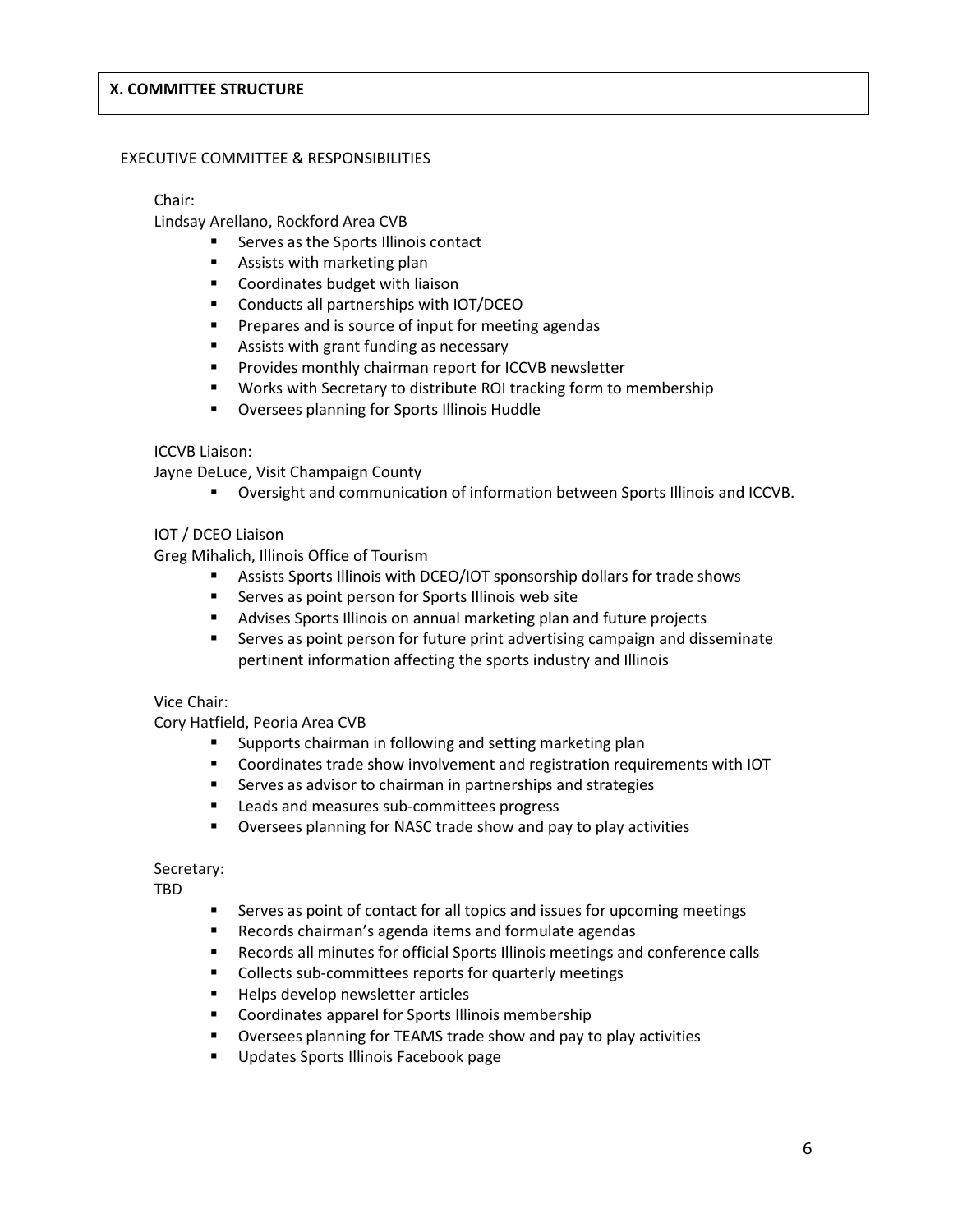# **Proposed Budget – With Grant Funding Sports Illinois FY18**

| <b>REVENUE</b>        |                            |                                   |                  |                 |                      |
|-----------------------|----------------------------|-----------------------------------|------------------|-----------------|----------------------|
| <b>DATE</b>           | <b>TRADESHOW</b>           | <b>ITEM</b>                       | P <sub>2</sub> P | IL Grant \$     | <b>Total Revenue</b> |
| May, 2018             | Sports Illinois Huddle     | Pay to Play (\$1,400 X 15 CVB's)  | \$21,000.00      |                 |                      |
|                       |                            | DCEO Sponsorship                  |                  | \$30,000.00     |                      |
|                       |                            |                                   |                  |                 |                      |
| April 23-26, 2018     | NASC Symposium             | Pay to Play (\$350 x 12 CVB's)    | \$4,200.00       |                 |                      |
|                       |                            | DCEO Sponsorship<br><b>TBD</b>    |                  | \$10,000.00     |                      |
|                       |                            |                                   |                  |                 |                      |
| Oct. 30-Nov. 2, 2017  | <b>TEAMS Conference</b>    | Pay to Play (\$350 x 5 CVB's)     | \$1,750.00       |                 |                      |
|                       |                            | DCEO Sponsorship<br><b>TBD</b>    |                  | \$10,000.00     |                      |
|                       |                            | DCEO Sponsorship                  |                  |                 |                      |
| September 18-21, 2017 | S.P.O.R.T.S.               | Badge sponsor                     |                  | \$1,695.00      |                      |
|                       |                            |                                   |                  |                 |                      |
| August 21-23, 2017    | <b>Connect Marketplace</b> | DCEO Sponsorship<br><b>TBD</b>    |                  | \$15,000.00     |                      |
|                       |                            |                                   |                  |                 |                      |
|                       |                            | <b>Total Revenue</b>              | \$26,950.00      | \$66,695.00     | \$93,645.00          |
| <b>EXPENSES</b>       |                            |                                   |                  |                 |                      |
| <b>DATE</b>           | <b>TRADESHOW</b>           | <b>ITEM</b>                       | P <sub>2</sub> P | IL Grant \$     | <b>Total Revenue</b> |
| May, 2018             | Sports Illinois Huddle     | Pay to Play (\$1,400 X 15 CVB's)  | \$21,000.00      |                 |                      |
|                       |                            | <b>DCEO Sponsorship</b>           |                  | \$30,000.00     |                      |
|                       |                            |                                   |                  |                 |                      |
| April 23-26, 2018     | <b>NASC Symposium</b>      | Pay to Play (\$350 x 12 CVB's)    | \$4,200.00       |                 |                      |
|                       |                            | DCEO Sponsorship<br><b>TBD</b>    |                  | \$10,000.00     |                      |
|                       |                            |                                   |                  |                 |                      |
| Oct. 30-Nov. 2, 2017  | <b>TEAMS Conference</b>    | Pay to Play (\$350 x 5 CVB's)     | \$1,750.00       |                 |                      |
|                       |                            | DCEO Sponsorship<br><b>TBD</b>    |                  | \$10,000.00     |                      |
|                       |                            |                                   |                  |                 |                      |
| September 18-21, 2017 | S.P.O.R.T.S.               | DCEO Sponsorship<br>Badge sponsor |                  | \$1,695.00      |                      |
|                       |                            |                                   |                  |                 |                      |
| August 21-23, 2017    | <b>Connect Marketplace</b> | DCEO Sponsorship<br>TBD           |                  | \$15,000.00     |                      |
|                       |                            |                                   |                  |                 |                      |
|                       |                            | <b>Total Expenses</b>             | ( \$26, 950.00)  | ( \$66, 695.00) | ( \$93, 645.00)      |
|                       |                            | <b>NET</b>                        | \$0.00           | \$0.00          | \$0.00               |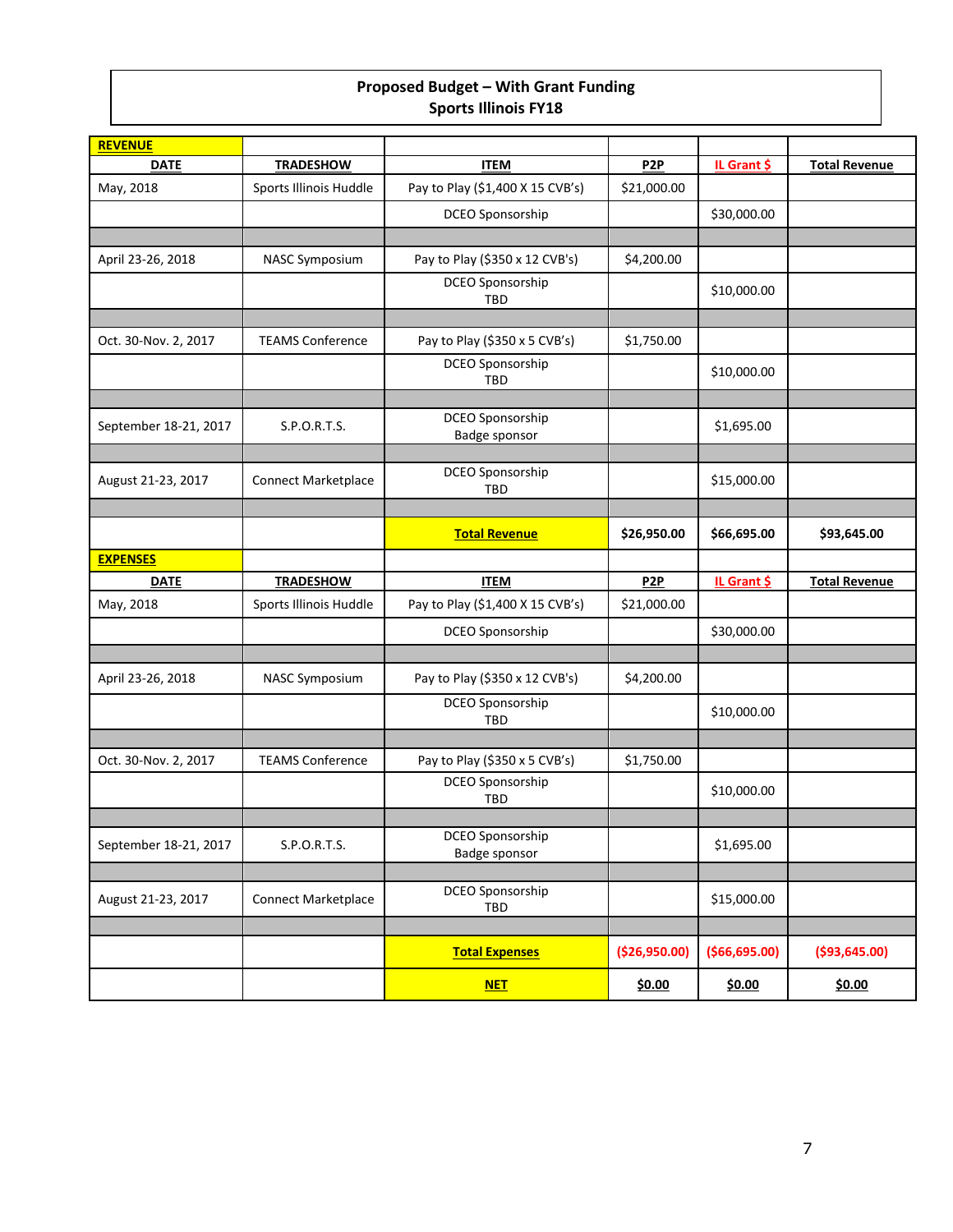# **Sports Illinois Huddle**

**Description:** The Sports Illinois Huddle is an educational conference/tradeshow produced by Sports Illinois members and attended by national governing bodies and rights holders to showcase the many exceptional facilities available within the state for tournaments and events of all sizes. This event places NGB's with Sports Illinois personnel in a relaxed, exclusive, one-on-one setting intended to inform and educate attendees on what Illinois has to offer their events. Before or at the end of the conference, Sports Illinois members will have the opportunity to invite guests to their respective regions as a Fam, to give the our guests a first-hand look of our facilities.

**Date:** TBD, May, 2018

**Location:** TBD, IL

**Cost for Show:** \$1,400 (per bureau, additional \$1,000 for additional attendees from bureau) **Sponsorship:** Individual Booth, Meal and Activity Functions

# **Average Participating CVB's:** 15

**Participating CVB's Receive:** All attending Rights Holders contact and RFP Information after show

# **NASC [Sports Event Symposium](http://www.nascsymposium.com/)**

**Description:** NASC (National Association of Sports Commissions) provides an outlet for communication between sports commissions, CVB's, event rights holders and suppliers to the sports event industry to increase access to sports event information, awareness of issues within the industry, advancement of sporting events and value of organizations in their own community and the sports industry.

**Date:** April 23-26, 2018

**Location:** Minneapolis, MN

**Cost for Show:** \$1,395 members, \$2,495 non-members

**Membership Cost:** \$795 (per calendar year)

**Past Sponsorships:** Mobile App & Onsite Guide, Rest and Recharge Station

## **Average Participating CVB's:** 13

**Participating CVB's Receive:** Rights Holders contact and RFP Information after show

# **Travel Event and Management in Sports (TEAMS)**

**Description**: TEAMS is a conference program with leading experts in the sports industry who hare the latest inside information as well as a trade show with more than 300 sports-event suppliers and destinations that provides new contacts and ideas through personal appointment sessions, networking sessions and social functions. **Date:** October 30-November 2, 2017 **Location:** Orlando, FL **Cost for Show:** \$2,695.00 per CVB member **Past Sponsorships:** Marketplace aisle signage, Charging Station **Average Participating CVB's:** 6 **Participating CVB's Receive:** Rights Holders contact and RFP Information after show